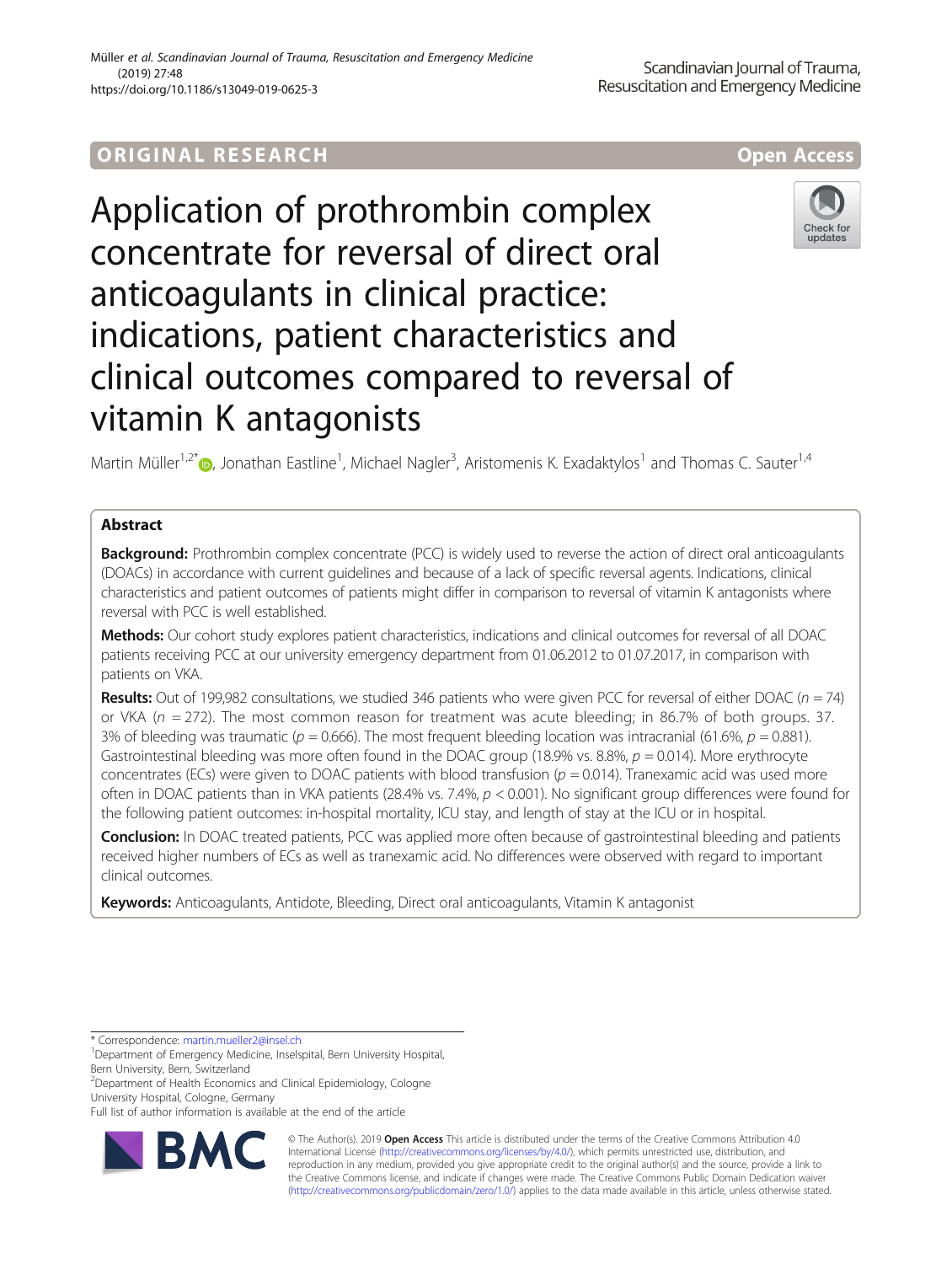# Background

The main drawback when dealing with direct oral anticoagulants (DOACs) is the risk of bleeding. Simply stopping DOACs might be adequate for some clinical situations because of the short half-life of these drugs [[1\]](#page-7-0). Nevertheless, anticoagulant activity must be rapidly reversed for life-threatening bleeding, emergency surgery or procedures. In contrast to dabigatran – where the specific reversal agent idarucizumab is available  $[2]$  $[2]$  –, no specific reversal agent for the factor Xa inhibitors apixaban, edoxaban and rivaroxaban has yet been approved in most countries. In cases of life-threatening and uncontrollable bleeding, adexanet alfa has recently been approved by the FDA for the reversal of apixaban and rivaroxaban but not edoxaban [[3\]](#page-8-0). Clinical experience with this new reversal agent is still sparse and practical real-life indications are yet to be established [\[4](#page-8-0)]. Most clinicians currently use prothrombin complex concentrate (PCC) for reversal of factor Xa inhibitors, despite the lack of prospective evidence in accordance with current recommendations and guidelines [\[5](#page-8-0)–[7](#page-8-0)]. Prothrombin complex concentrate might counteract the anti-Xa effect of rivaroxaban by restoring thrombin generation [[8\]](#page-8-0). A recent multinational survey has identified large gaps in the knowledge of the management of DOAC-associated bleeding [\[9](#page-8-0)].

In contrast to DOAC reversal, PCC is well established as the reversal agent for VKA because of its rapid onset of action, small volume load and the low risk of transfu-sion reactions [[5](#page-8-0), [6](#page-8-0)].

While the prevalence of DOACs is growing and specific reversal agents are coming on the market, there is still little evidence or clinical experience with DOAC reversal. Therefore, further insights into the practice and outcome of DOAC reversal are needed.

Thus, our study aims to compare the characteristics of patients in the following two groups: those receiving PCC for non-specific reversal of DOAC and those receiving PCC for reversal of VKA. We also compared the indications for reversal in the two patient groups, together with the clinical ED outcomes (blood products given, ICU/IMC admission, length of stay (ICU/IMC and in-hospital), and in-hospital mortality).

# Methods

#### Study design and setting

This retrospective cohort study was set in the adult ED of Bern University Hospital (Inselspital), Switzerland, a self-contained, interdisciplinary department, treating patients aged 18 years and older. The adult ED is a level 1 centre. Over 40,000 consultations are annually registered and treated at the ED.

### Inclusion criteria

The analysis included all patients on DOAC or VKA who received PCC - irrespective of the cause – and were admitted from 01.06.2012 to 01.07.2017 to our ED.

Our hospital follows a specific published guideline for the reversal of oral anticoagulants in the case of acute bleeding incidences or urgent procedures [\[5](#page-8-0)]. In our study population, the indication for the use of PCC in the individual case was provided by the attending physician. In our hospital, only four-factor PCC is used and therefore included in this study.

#### Exclusion criteria

The following exclusion criteria were used:

- No documentation of the application of PCC
- No oral anticoagulation medication documented in the medical report or insufficient information to determine anticoagulation status

# Study outcomes

Study outcomes were in-hospital mortality and procedural outcomes (e.g. hospitalisation, length of hospital stay [hours], the need for ICU admission during hospitalisation and length of ICU [hours]), as well as the need for and amount of blood products given.

#### Data collection and extraction

All medical reports, including patient history and diagnosis, clinical findings, medication given at the ED and on arrival, as well as procedure in and after the ED are electronically recorded for every patient and stored in the computerised ED patient database (E-Care, ED 2.1.3.0, Turnhout, Belgium).

Firstly, a broad keyword search was performed through all medical reports between 01.06.2012 to 01.07.2017 containing all the substance classes and brand names of oral anticoagulants approved in Switzerland (substance classes: rivaroxaban, dabigatran, apixaban, and edoxaban, phenprocoumon, warfarin, and acenocoumarol), combined with the logic operator "OR".

The application of medication, especially PCC, is thoroughly documented in the database. Secondly, we excluded all results of the keyword search that did not receive PCC – the application of PCC is electronically stored in the system. Thirdly, manual screening (done by JE) was performed through the medical report of the remaining consultations, excluding all consultations without current intake of an oral anticoagulation (e.g. paused medication), giving the final study population. Variables describing the patient's anticoagulation, the patient and bleeding characteristics, were extracted from the medical report (done by JE). All investigated outcomes were obtained from the patient database.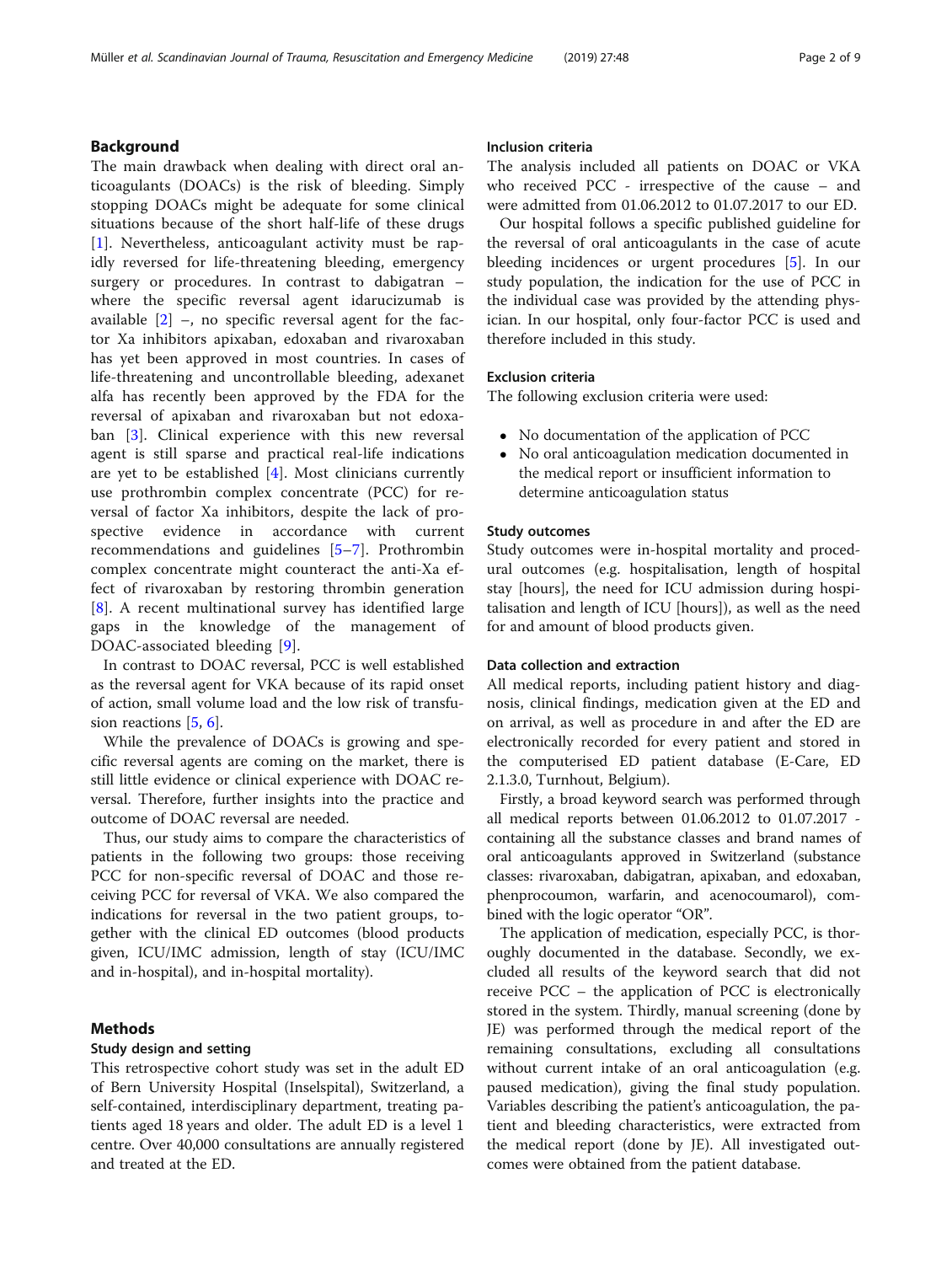## Exposure

The exposure was to all sorts of Swiss medic-approved direct oral anticoagulation drugs. We assigned the direct oral anticoagulants (rivaroxaban, dabigatran, apixaban, and edoxaban) to the DOAC group. For comparison, we used the VKA group, comprising all patients under active treatment with phenprocoumon, warfarin, or acenocoumarol.

# Data analysis

The statistical analysis was performed with Stata® 13.1 (StataCorp, The College Station, Texas, USA). The study compared patients on DOAC or VKA, which were reversed by PCC. Categorical variables were expressed as absolute numbers, accompanied by relative numbers. Continuous variables were expressed as medians with interquartile ranges. The two groups of patients (DOAC or VKA) were compared with respect to the reported clinical ED outcomes (in-hospital mortality, hospitalisation, length of hospital stay [hours], ICU admission, and length of ICU stay [hours]). Fisher's exact tests were used to compare categorical variables and the Wilcoxon rank sum test to compare continuous variables. A  $p$ -value of < 0.05 was defined as significant.

#### Ethics

The present study is registered with the ethics committee of Canton Bern, Switzerland (073/2015). Because of the use of coded routine care patient data, no informed consent is needed according to Swiss law.

# Results

In total, 14,684 of 199,982 consultations (7.2%) were identified through the anticoagulation key-word search over the five-year study period (Fig. 1).

PPC was not administered in 14,332 consultations, so 352 consultations were analysed in full text. After manually screening the medications, six consultations had to be excluded as no current DOAC intake was documented. Thus, the analysis included 346 consultations that received PCC for reversal of DOAC or VKA medication - divided into 272 VKA and 74 DOAC patients. Most of the patients in the DOAC group were on

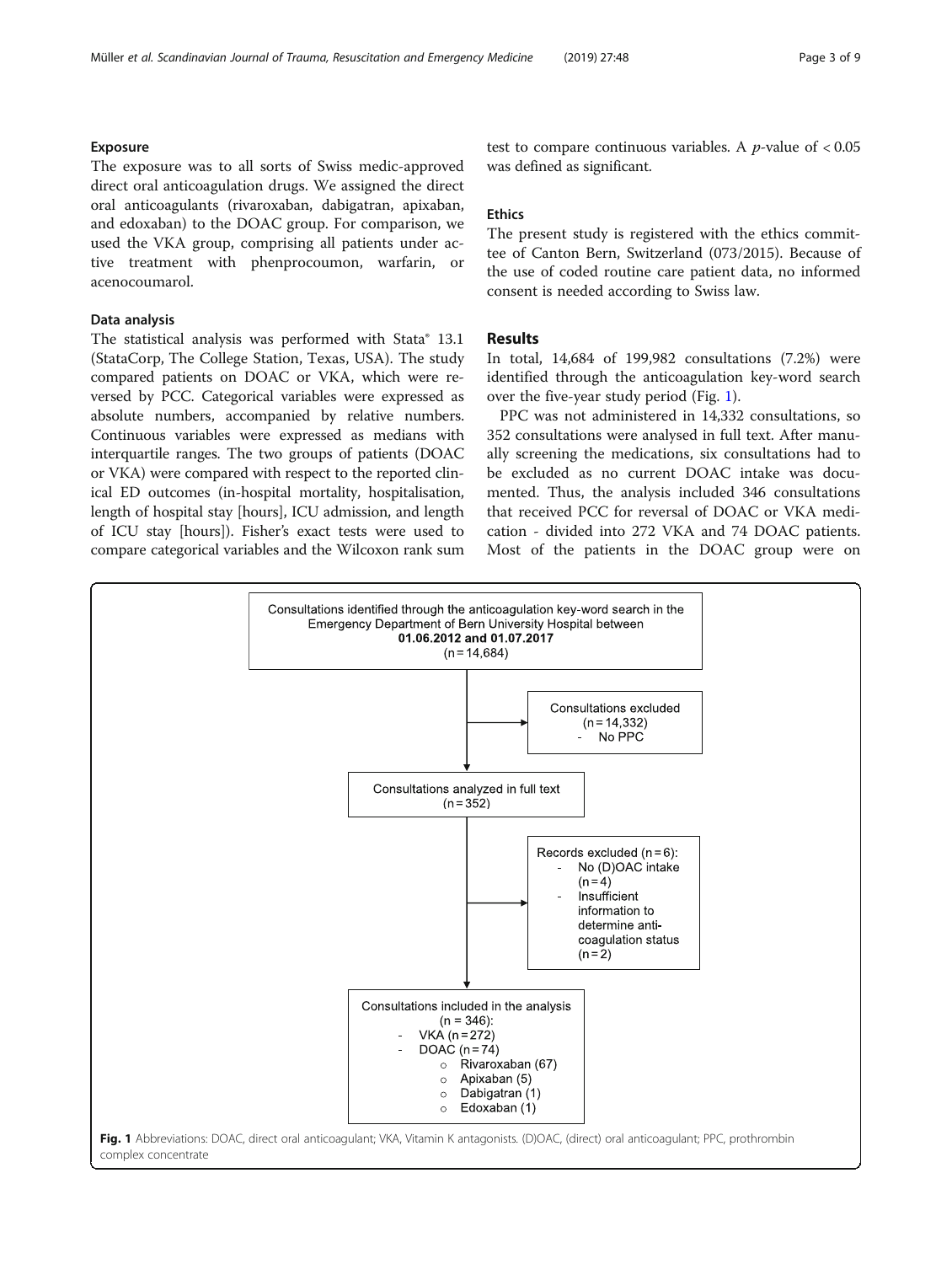rivaroxaban (90.5%,  $n = 67$ ). Five patients (6.7%) took apixaban, and one patient each dabigatran or edoxaban.

#### Patient characteristics

The median age was 77 (IQR 69–82) years in the DOAC group and 79 (72–84) years in the VKA group ( $p = 0.064$ ). Fifty-seven percent of the patients were males, without a significant group difference ( $p = 0.518$ ).

Apart from a diagnosis of carcinoma (DOAC 21.6%, VKA: 7.7%,  $p = 0.001$ ), there were no significant differences between the two anticoagulation groups in regard to comorbidities (Tables 1 and [2\)](#page-4-0).

The most common indication for anticoagulation was atrial fibrillation in both groups (64.5%). There was no significant difference between the anticoagulation indication ( $p = 0.090$ ), additional platelet therapy  $(p = 0.328)$ , or additional heparin therapy  $(p = 0.643)$ , see Table [2.](#page-4-0) In our population, bleeding events were not associated with additional platelet aggregation inhibitor therapy ( $p = 0.964$ ).

## Consultation characteristics and indications for reversal

An acute life-threatening triage was coded significantly more often  $(p = 0.024)$  in the DOAC group (51.4%) than in the VKA group (31.2%), whereas less urgent triage was uncommon in both groups (DOAC: 0.0% vs. VKA: 1.5%).

Haemoglobin, platelets, and creatinine did not differ significantly between the groups ( $p = 0.094$ , 0.432, 0.832). The median INR was 1.2 (IQR 1.1–1.4) in the DOAC group and 2.3 (1.6–3.1) in the VKA group ( $p < 0.001$ ).

| <b>Table 1</b> Patient characteristics |  |
|----------------------------------------|--|
|                                        |  |

In both groups, the most common indication for reversal was bleeding (DOAC: 93.2% vs. VKA: 84.9%); other indications were endoscopy (total: 2.9%) or invasive procedures e.g. drainage need or centesis (total: 5.2%) and emergency operation (total: 5.2%), without a significant group difference ( $p = 0.245$ ). There was no significant difference ( $p = 0.666$ ) between the proportion of trauma consultations (DOAC: 35.1% vs. VKA: 37.9%), see Table [3.](#page-4-0)

# Bleeding characteristics

As the main indication for reversal was bleeding (86.7%), we further investigated bleeding localisation in all patients (Table [4\)](#page-5-0). The most common location was intracranial (61.6%), followed by gastrointestinal bleeding (11.0%) and superficial bleeding (6.4%). Apart from gastrointestinal bleeding - which was found in 18.9% of the DOAC consultations and in 8.8% of the VKA consultations ( $p = 0.014$ ) -, no significant differences between the groups were found in regard to the bleeding location.

# Blood products and reversal

The numbers of blood products and reversals that were given in the anticoagulation groups are shown in Table [5](#page-5-0). The number of additionally transfused erythrocyte concentrates (ECs) was 20.3% in the DOAC group and 12.1% in the VKA group ( $p = 0.073$ ), with significant differences regarding the number of ECs given - with a higher number in the DOAC group ( $p = 0.014$ ). The

|                             | Total ( $n = 346$ ) |             | DOAC $(n = 74)$ |             | Vitamin K antagonist ( $n = 272$ ) |             | р     |
|-----------------------------|---------------------|-------------|-----------------|-------------|------------------------------------|-------------|-------|
| Age, [median (IQR)]         | 78.0                | $(70 - 84)$ | 77.0            | $(69 - 82)$ | 79.0                               | $(72 - 84)$ | 0.064 |
| Gender (male)               | 199                 | (57.5)      | 45              | (60.8)      | 154                                | (56.6)      | 0.518 |
| Comorbidities               |                     |             |                 |             |                                    |             |       |
| Hypertension                | 146                 | (42.2)      | 30              | (40.5)      | 116                                | (42.6)      | 0.745 |
| <b>Diabetes</b>             | 63                  | (18.2)      | 10              | (13.5)      | 53                                 | (19.5)      | 0.238 |
| Peripheral arterial disease | 26                  | (7.5)       | 6               | (8.1)       | 20                                 | (7.4)       | 0.827 |
| Hypertensive cardiopathy    | 75                  | (21.7)      | 17              | (23.0)      | 58                                 | (21.3)      | 0.760 |
| Coronary heart disease      | 91                  | (26.3)      | 14              | (18.9)      | 77                                 | (28.3)      | 0.104 |
| Valvular cardiopathy        | 75                  | (21.7)      | 15              | (20.3)      | 60                                 | (22.1)      | 0.741 |
| Chronic kidney disease      | 99                  | (28.6)      | 25              | (33.8)      | 74                                 | (27.2)      | 0.267 |
| Liver insufficiency         | 6                   | (1.7)       | $\overline{2}$  | (2.7)       | 4                                  | (1.5)       | 0.472 |
| COPD                        | 21                  | (6.1)       | 6               | (8.1)       | 15                                 | (5.5)       | 0.407 |
| Venous thromboembolism      | 61                  | (17.6)      | 11              | (14.9)      | 50                                 | (18.4)      | 0.481 |
| Aortic disease              | 15                  | (4.3)       | 3               | (4.1)       | 12                                 | (4.4)       | 0.893 |
| Stroke                      | 48                  | (13.9)      | 9               | (12.2)      | 39                                 | (14.3)      | 0.631 |
| Carcinoma                   | 37                  | (10.7)      | 16              | (21.6)      | 21                                 | (7.7)       | 0.001 |
| Coagulopathy                | 13                  | (3.8)       |                 | (1.4)       | 12                                 | (4.4)       | 0.220 |

Abbreviation: DOAC direct oral anticoagulants, COPD chronic obstructive pulmonary disease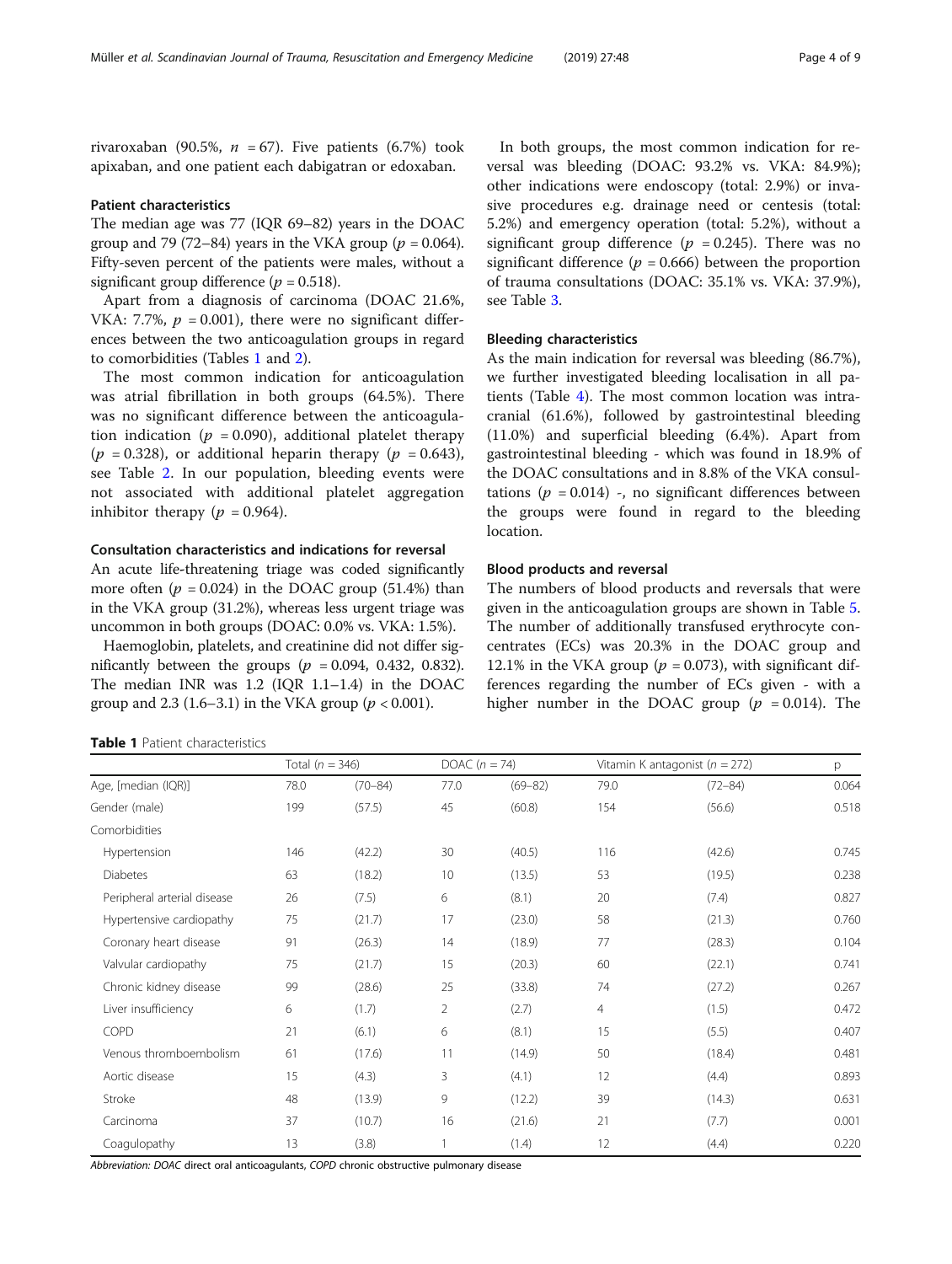|                                                   | Total ( $n = 346$ ) |        | DOAC $(n = 74)$ |        | Vitamin K antagonist ( $n = 272$ ) |        | p     |
|---------------------------------------------------|---------------------|--------|-----------------|--------|------------------------------------|--------|-------|
| Anticoagulation indication                        |                     |        |                 |        |                                    |        |       |
| Not specified                                     | 27                  | (7.8)  | 10              | (13.5) | 17                                 | (6.2)  |       |
| Atrial fibrillation                               | 223                 | (64.5) | 48              | (64.9) | 175                                | (64.3) |       |
| Thromboembolic event                              | 74                  | (21.4) | 13              | (17.6) | 61                                 | (22.4) |       |
| Mechanical heart-valve                            | 17                  | (4.9)  |                 | (1.4)  | 16                                 | (5.9)  |       |
| Coagulopathy                                      | 5                   | (1.4)  | $\overline{2}$  | (2.7)  | 3                                  | (1.1)  | 0.090 |
| Additional platelet aggregation inhibitor therapy |                     |        |                 |        |                                    |        |       |
| None                                              | 285                 | (82.4) | 62              | (83.8) | 223                                | (82.0) |       |
| Acetylsalicylic acid                              | 44                  | (12.7) | 9               | (12.2) | 35                                 | (12.9) |       |
| Clopidogrel                                       | 13                  | (3.8)  |                 | (1.4)  | 12                                 | (4.4)  |       |
| Acetylsalicylic acid + Clopidogrel                | $\overline{4}$      | (1.2)  | $\overline{2}$  | (2.7)  | $\overline{2}$                     | (0.7)  | 0.328 |
| Additional heparin                                | $\overline{7}$      | (2.0)  |                 | (1.4)  | 6                                  | (2.2)  | 0.643 |

#### <span id="page-4-0"></span>Table 2 Anticoagulation characteristics

Abbreviation: DOAC direct oral anticoagulants

number of PCC units or platelet concentrates given did not differ between the groups ( $p = 0.346$ ,  $p = 0.307$ , respectively). Tranexamic acid in addition to PCC was given significantly more often in the DOAC group  $(28.4\% \text{ vs. } 7.4\%, p < 0.001).$ 

# differences between the length of stay at the ICU  $(p = 0.391)$  or in the hospital  $(p = 0.756)$ , Table [6.](#page-6-0)

# **Discussion**

# Overview

# ED outcomes

There was a high number of ICU admissions in both groups (67.6% vs. 59.9%,  $p = 0.231$ ). The in-hospital mortality was 9.5% in the DOAC group and 5.5% in the The characteristics of patients who received PCC for non-specific reversal of DOAC were found to be similar to those who underwent VKA reversal. The vast majority of reversals in both OAC groups were performed

VKA group ( $p = 0.218$ ). There were no significant group

Table 3 Consultation characteristics and indications for reversal

|                                | Total ( $n = 346$ ) |               | DOAC $(n = 74)$ |               | Vitamin K antagonist ( $n = 272$ ) |               | p       |
|--------------------------------|---------------------|---------------|-----------------|---------------|------------------------------------|---------------|---------|
| Triage                         |                     |               |                 |               |                                    |               |         |
| Acute life threating problem   | 123                 | (35.5)        | 38              | (51.4)        | 85                                 | (31.2)        |         |
| High urgency                   | 142                 | (41.0)        | 25              | (33.8)        | 117                                | (43.0)        |         |
| Urgency                        | 70                  | (20.2)        | 10              | (13.5)        | 60                                 | (22.1)        |         |
| Less urgency                   | $\overline{4}$      | (1.2)         | $\circ$         | (0.0)         | $\overline{4}$                     | (1.5)         |         |
| Missing                        | $\overline{7}$      | (2.0)         |                 | (1.4)         | 6                                  | (2.2)         | 0.024   |
| Laboratory values <sup>a</sup> |                     |               |                 |               |                                    |               |         |
| Haemoglobin (g/l)              | 122                 | $(105 - 136)$ | 117.5           | $(97 - 135)$  | 122                                | $(107 - 136)$ | 0.094   |
| Creatinine (µmol/l)            | 90                  | $(71 - 123)$  | 85.0            | $(71 - 118)$  | 91                                 | $(71 - 125)$  | 0.432   |
| Platelets (G/I)                | 209                 | $(168 - 262)$ | 199.5           | $(169 - 271)$ | 211                                | $(168 - 254)$ | 0.832   |
| <b>INR</b>                     | 2.0                 | $(1.3 - 2.9)$ | 1.2             | $(1.1 - 1.4)$ | 2.3                                | $(1.6 - 3.1)$ | < 0.001 |
| Trauma                         | 129                 | (37.3)        | 26              | (35.1)        | 103                                | (37.9)        | 0.666   |
| Outpatient discharge           | $\overline{2}$      | (0.6)         |                 | (1.4)         | $\mathbf{1}$                       | (0.4)         | 0.322   |
| Indication for reversal        |                     |               |                 |               |                                    |               |         |
| Bleeding                       | 300                 | (86.7)        | 69              | (93.2)        | 231                                | (84.9)        |         |
| Endoscopy                      | 10                  | (2.9)         |                 | (1.4)         | 9                                  | (3.3)         |         |
| Drainage, centesis, puncture   | 18                  | (5.2)         | 3               | (4.1)         | 15                                 | (5.5)         |         |
| Emergency operation            | 18                  | (5.2)         |                 | (1.4)         | 17                                 | (6.2)         | 0.245   |

Abbreviation: DOAC direct oral anticoagulants, INR international normalised ratio <sup>a</sup>

<sup>a</sup>Data available for 94.2, 99.1, 83.2%, or 99.1% for the values haemoglobin, creatinine, platelets, or INR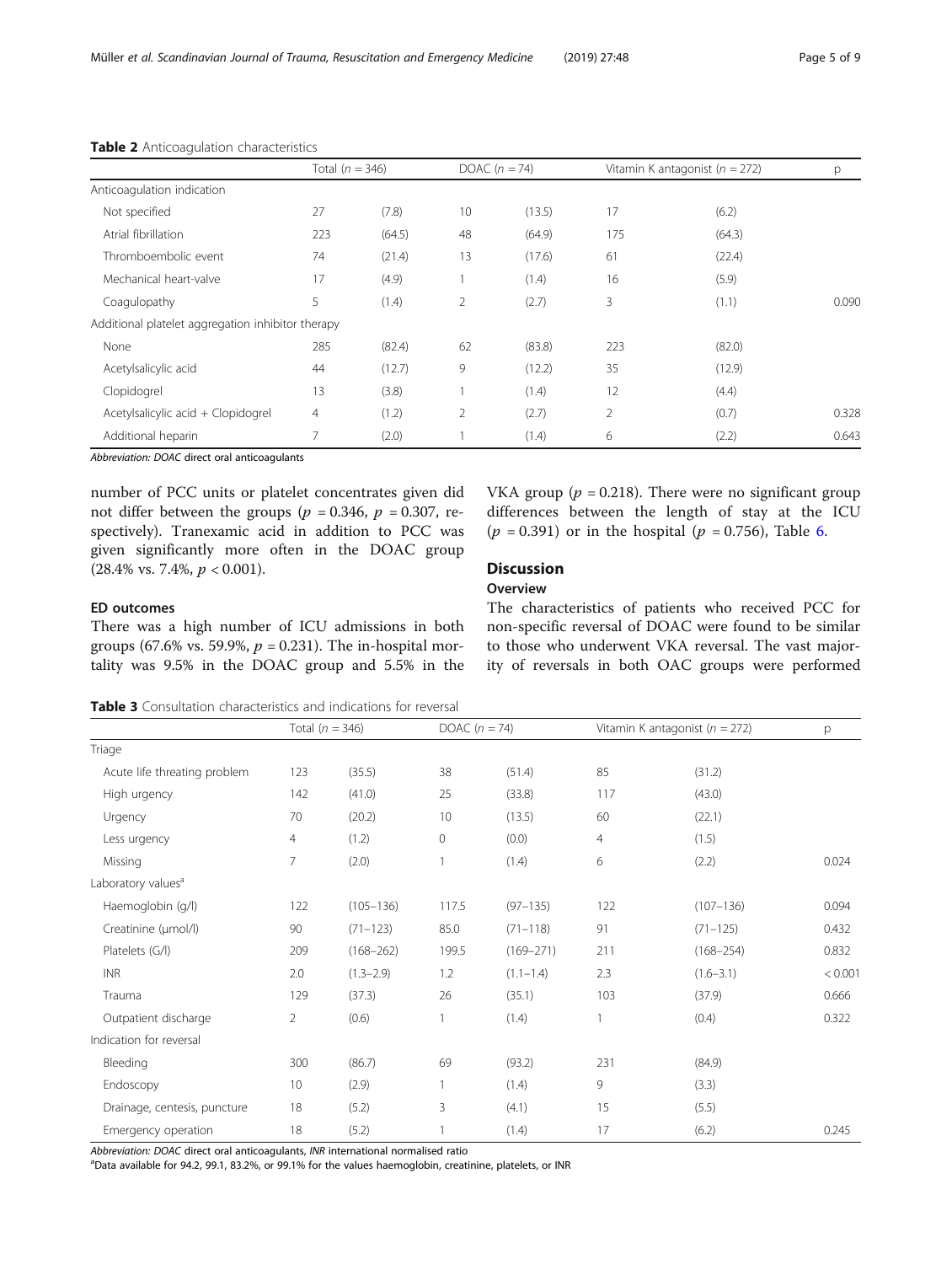| Intracranial                 | Total $(n = 346)$ |        | DOAC $(n = 74)$ |        | Vitamin K antagonist ( $n = 272$ ) |        | р     |
|------------------------------|-------------------|--------|-----------------|--------|------------------------------------|--------|-------|
|                              | 213               | (61.6) | 45              | (60.8) | 168                                | (61.8) | 0.881 |
| Upper/lower gastrointestinal | 38                | (11.0) | 24              | (18.9) | 14                                 | (8.8)  | 0.014 |
| Superficial                  | 22                | (6.4)  | 4               | (5.4)  | 18                                 | (6.6)  | 0.705 |
| Extremity                    | 17                | (4.9)  | $\overline{2}$  | (2.7)  | 15                                 | (5.5)  | 0.321 |
| Abdominal                    | 13                | (3.8)  | 2               | (2.7)  | 11                                 | (4.0)  | 0.591 |
| Thorax                       | 11                | (3.2)  | 4               | (5.4)  | 7                                  | (2.6)  | 0.218 |
| Eye                          | 6                 | (1.7)  |                 | (1.4)  | 5                                  | (1.8)  | 0.776 |
| Retroperitoneal              | 5                 | (1.4)  |                 | (1.4)  | $\overline{4}$                     | (1.5)  | 0.939 |
| Haematuria                   | 3                 | (0.9)  |                 | (1.4)  | 2                                  | (0.7)  | 0.612 |
| Epistaxis                    | 2                 | (0.6)  | $\mathbf 0$     | (0.0)  | $\overline{2}$                     | (0.7)  | 0.459 |
| Oral                         |                   | (0.3)  | 0               | (0.0)  |                                    | (0.4)  | 0.601 |

<span id="page-5-0"></span>

|  | Table 4 Bleeding locations |  |
|--|----------------------------|--|
|  |                            |  |

Abbreviation: DOAC direct oral anticoagulants

because of acute bleeding; about a third were in trauma patients. The main indication for reversal in both groups was intracranial bleeding, but significantly more DOAC patients underwent reversal for gastrointestinal bleeding than with VKA patients. A higher percentage of patients with DOAC received tranexamic acid during ED treatment, mostly because of intracranial bleeding. Patients with blood transfusion on DOACs needed larger number of ECs.

# Patient and consultation characteristics receiving PCC for non-specific reversal of DOAC compared to VKA

The age of patients receiving PCC for OAC reversal did not differ significantly between the DOAC and VKA groups. Also, no significant differences were found in comparison of all comorbidities between the two groups apart from carcinoma. The greater percentage of patients with cancer in patients with DOAC receiving reversal is interesting, given the fact that the discussion about DOAC therapy and the effectiveness of DOAC in cancer patients as well as the bleeding risk in this population is still ongoing [\[10\]](#page-8-0). The efficacy and safety in cancer patients in a large randomised, controlled Hokusai VTA trail could recently be shown for edoxaban [[11](#page-8-0)]. Unfortunately because of the retrospective extraction of routine emergency documentation with limited data, no statement about possible reasons for DOAC prescription in those cancer patients or the timing of prescription or cancer diagnosis can be made.

Another risk factor for bleeding events is co-medication with platelet aggregation inhibitor therapy, as shown in real life as well as in phase II studies of all DOACs as well as for VKA [\[12](#page-8-0)–[16\]](#page-8-0). In our study, a relevant number of patients were under antiplatelet co-medication but without difference between the two groups. This co-medication was not associated with bleeding events.

Patient with DOAC reversal were found to be triaged to a more acute triage category. The reason for this impression remains unclear, especially given the fact that we did not find any difference in type of bleeding or trauma. It

Table 5 Blood products and reversal agents

| PCC (units), [median (IQR)] | Total ( $n = 346$ ) |                 |                | DOAC $(n = 74)$ |                | Vitamin K antagonist ( $n = 272$ ) |         |
|-----------------------------|---------------------|-----------------|----------------|-----------------|----------------|------------------------------------|---------|
|                             | 2100                | $(1800 - 2400)$ | 2000           | $(1700 - 3000)$ | 2100           | $(1800 - 2400)$                    | 0.346   |
| ECs given                   | 48                  | (13.9)          | 15             | (20.3)          | 33             | (12.1)                             | 0.073   |
| Number of ECs               |                     |                 |                |                 |                |                                    |         |
|                             | 23                  | (6.7)           | 6              | (8.2)           | 17             | (6.2)                              |         |
|                             | 14                  | (4.1)           | 3              | (4.1)           | 11             | (4.0)                              |         |
| 3                           |                     | (2.0)           | $\overline{4}$ | (5.5)           | 3              | (1.1)                              |         |
| $\overline{4}$              | $\overline{2}$      | (0.6)           | $\overline{2}$ | (2.7)           | 0              | (0.0)                              |         |
| 5                           | 2                   | (0.6)           | $\overline{0}$ | (0.0)           | $\overline{2}$ | (0.7)                              | 0.014   |
| Platelet concentrates       | 5                   | (1.4)           | 2              | (2.7)           | 3              | (1.1)                              | 0.307   |
| Fresh frozen plasma         | 19                  | (5.5)           | 6              | (8.1)           | 13             | (4.8)                              | 0.265   |
| Tranexamic acid             | 41                  | (11.8)          | 21             | (28.4)          | 20             | (7.4)                              | < 0.001 |

Abbreviation: DOAC direct oral anticoagulants, ECs erythrocyte concentrates, IQR interquartile range, PCC prothrombin complex concentrate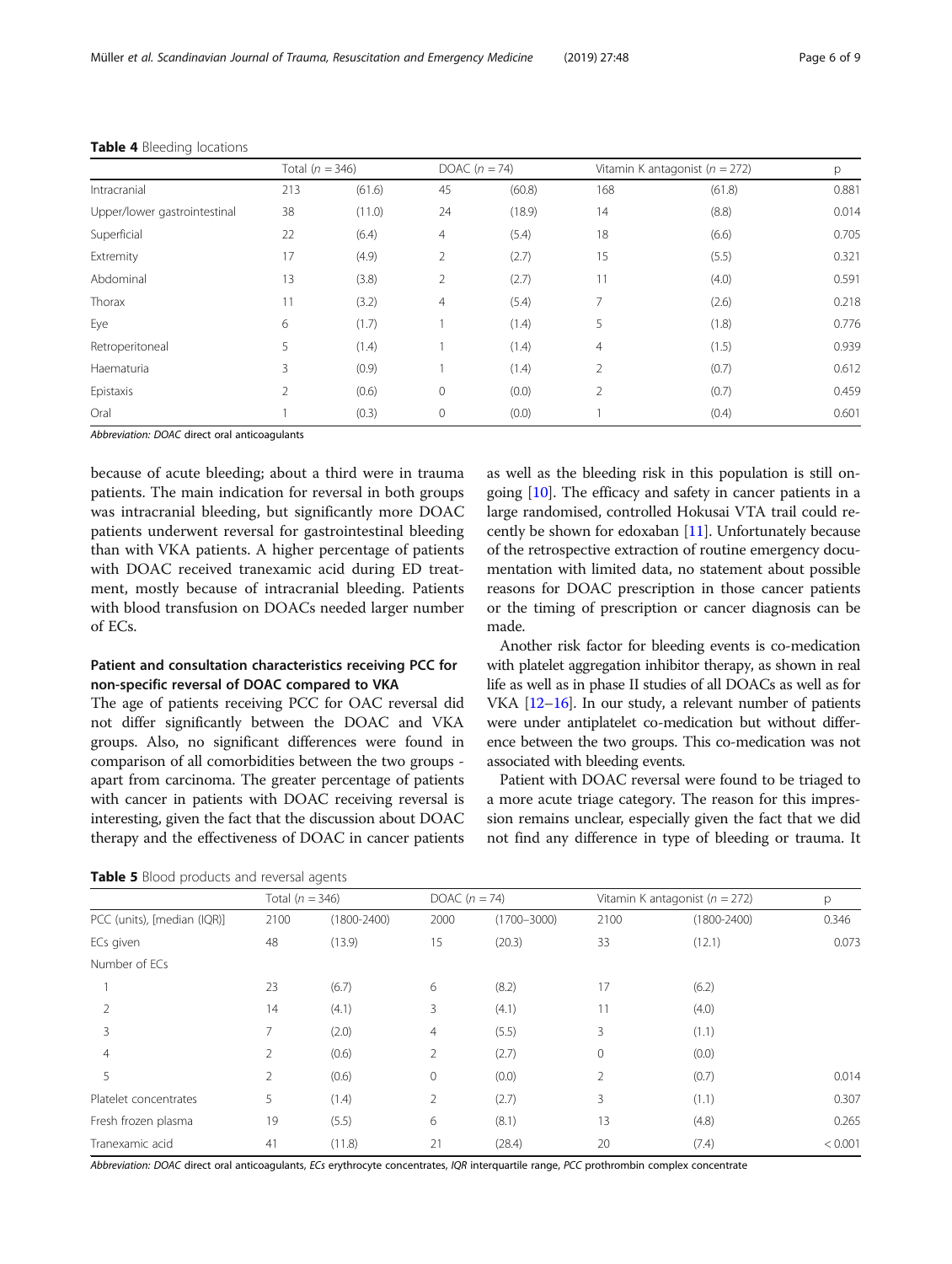|                       |      | Total $(n = 346)$ |       | DOAC $(n = 74)$ |      | Vitamin K antagonist ( $n = 272$ ) |       |
|-----------------------|------|-------------------|-------|-----------------|------|------------------------------------|-------|
| ICU admission         | 213  | (61.6)            | 50    | (67.6)          | 163  | (59.9)                             | 0.231 |
| LOS ICU [hours]       | 16.8 | $(0-43)$          | 22.0  | $(0 - 58)$      | 16.5 | $(0 - 41)$                         | 0.391 |
| LOS hospital [hours]  | 20.8 | $(65 - 225)$      | 117.6 | $(72 - 227)$    | 22.3 | $(64 - 224)$                       | 0.756 |
| In-hospital mortality |      | (6.4)             |       | (9.5)           |      | (5.5)                              | 0.218 |

<span id="page-6-0"></span>Table 6 Procedural outcomes

Abbreviation: DOAC direct oral anticoagulants, ICU intensive care unit, LOS length of stay

might be hypothesised that physicians are more cautious when treating bleeding emergencies under DOAC because they might have less experience with DOAC bleeding than with the well-known VKA. This uncertainty with the management of DOAC-associated bleeding was recently described by Shaw et al., especially for emergency physicians and anaesthetists, who are also the main groups of physicians responsible for the treatment decisions in our study [[9\]](#page-8-0).

#### Indications for reversal

The vast majority of patients in both OAC groups received reversal because of traumatic or non-traumatic acute bleeding, but only the minority for urgent procedures or surgery. The probable explanation is that non-vital interventions can be postponed until the anticoagulant effect of DOAC has disappeared or until the effect of VKA is slowly reversed with vitamin K rather than PPC. This avoids the possible prothrombotic effect of all reversal therapy. By far the most common indication for reversal was intracranial bleeding in both patient groups, as the risk benefit is absolutely clear in those patients and no other way of bleeding control is available.

Patients with DOAC therapy received reversal more often because of gastrointestinal bleeding in comparison to patients with VKA. It is known that high-dose dabigatran and rivaroxaban, the predominant DOAC in our population, as well as high-dose edoxaban, have a greater risk of gastrointestinal bleeding compared to warfarin because of local and systemic effects [\[17,](#page-8-0) [18](#page-8-0)]. With our study data, no statement about the absolute incidence of gastrointestinal bleeding can be made.

# Clinical ED outcomes Blood products given

Our investigation showed no significant difference in the number of patients who received ECs. There is a trend for more ECs in DOAC patients, although this does not attain significance (may be due to the limited sample size). In contrast to this, in cases when ECs were given, a significantly higher number of ECs were used in the DOAC group than in the VKA group. The reason for this is unclear. It cannot simply be explained with differences in the initial Hb, which we found to be non-significantly different. The recommendations for EC transfusion given in our in-house guidelines are the same for all types of oral anticoagulants [\[5](#page-8-0)]. In our institution during study period, targets for EC transfusion were haemoglobin  $> 70$  g/l and mean arterial pressure  $>$ 50 mmHg for healthy patients; haemoglobin > 90 g/l and mean arterial pressure > 60–70 mmHg for patients with traumatic brain injury or coronary artery disease.

More patients with DOAC reversal received tranexamic acid than in the VKA group, especially patients with intracranial bleeding. The application of tranexamic acid is in line with our in-house guidelines and with guidelines that generally recommend tranexamic acid together with PPC for DOAC reversal [\[5](#page-8-0)–[7](#page-8-0)]. About half of the intracranial bleedings were non-traumatic. The recent TICH-2 study could not show any improvement in functional status for non-traumatic intracranial bleeding after the administration of tranexamic acid compared to placebo after 90 days, but could not exclude small effects in subgroups [[19](#page-8-0)]. For the subgroup of patients with DOAC, the effect is still unclear, as the TICH-NOAC study (NCT02866838) investigating tranexamic acid in spontaneous intracranial bleeding patients with DOAC therapy is still ongoing.

#### Procedural outcomes

None of the procedural outcomes (ICU admission, LOS ICU or hospital overall and in-hospital mortality) that were compared in our study differed significantly between the DOAC and VKA groups. Because of the small group sizes, it is likely that our investigation is underpowered to demonstrate differences in mortality and further research is necessary.

#### Implications for the future

With the upcoming reversal agent for factor Xa antagonists, adexanet alfa, a discussion about indications for reversal is warranted given the missing experiences and presumably the remarkable costs of the specific antidote. For this discussion, it is important to understand in which situations in current practice, DOAC reversal is performed, especially because in many situations stopping DOAC therapy might be enough. Other possibilities will have to be explored, such as measuring the level of DOAC medication, in order to identify patient groups that might have the highest benefit from the specific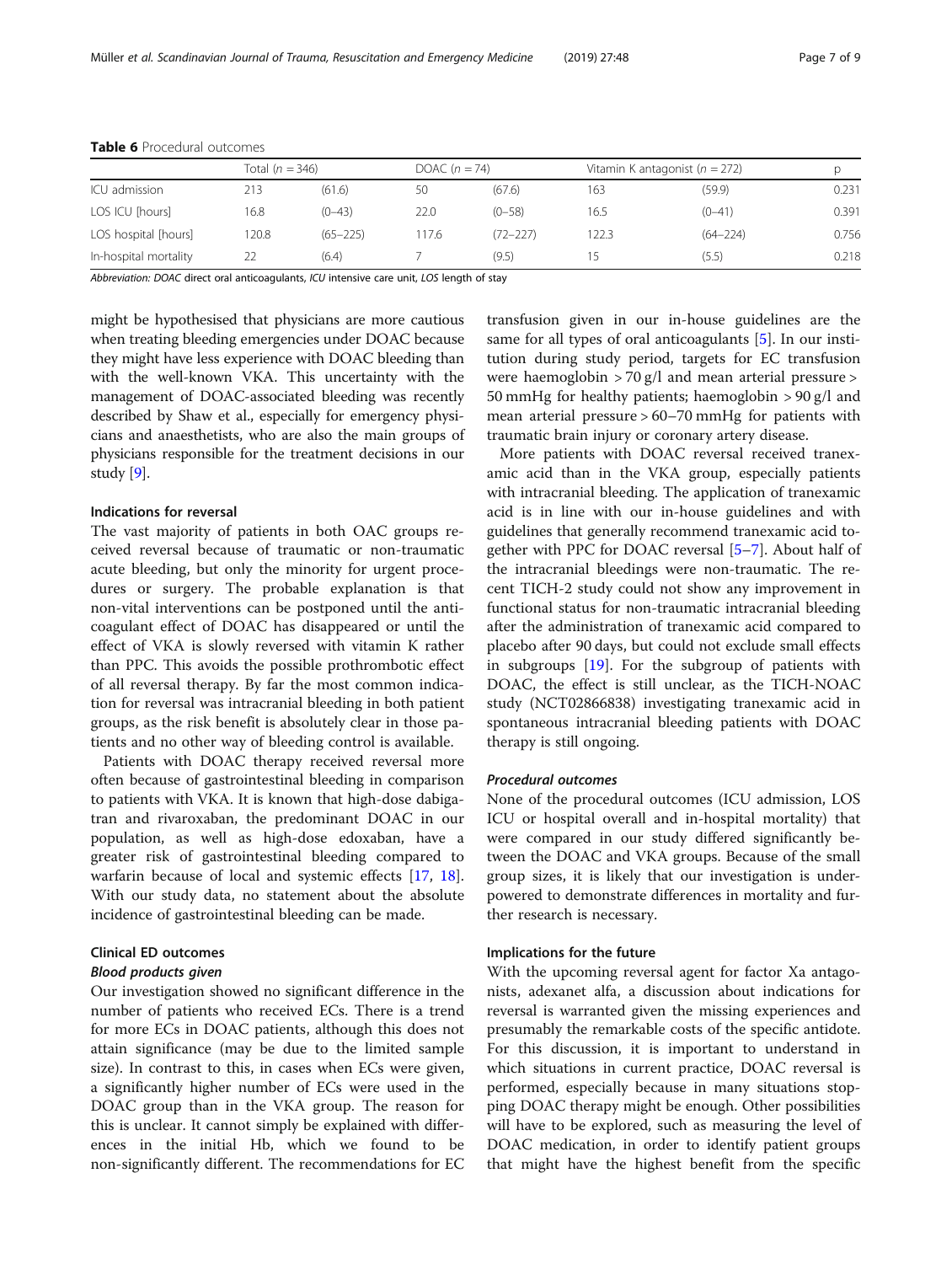<span id="page-7-0"></span>antidote. DOAC medication levels measurements are already available in many departments. In contrast to routine DOAC level measurements, for life-threatening bleeding a fast point-of-care measurement would be necessary to guide reversal. At the moment, in our setting for severe but not life-threating, DOAC levels are obtained before reversal.

#### Limitations

As our investigation is limited to one single centre, the transferability to other patient populations remains unknown and warrants further investigations.

Documentation bias cannot be completely excluded in any retrospective investigation, despite careful review of all included data. Nevertheless, this bias can be assumed to be equally distributed between all patient groups and therefore will most likely not compromise the conclusion of this study.

The distribution of the different DOACs, with rivaroxaban being the DOAC with the highest prevalence in our data, reflects the DOAC distribution in our population [\[20](#page-8-0)]. Because of the limited prevalence of patients with dabigatran in our population, idarucizumab is used rarely in our population and is therefore not included in this study. During the study period 4 patients received idarucizumab for dabigatran reversal in our department. Our experience with idarucizumab in a patient with impaired kidney function has been previously published [[21\]](#page-8-0). The general prevalence of patients on anticoagulation is also mirrored in group size of anticoagulation vs. no-anticoagulation group.

Further prospective multi-centre investigations are recommended. These should include more patients on different DOACs and ensure sufficient power for specific outcomes. Because of the limited numbers, no statement about the specific DOACs can be made and all DOACs are analysed together. DOAC levels should be measured, in order to evaluate the influence of possible medication interactions [[22\]](#page-8-0) or medication compliance.

#### Conclusion

Age and gender of patients receiving PCC for non-specific reversal of DOAC are comparable to patients on VKA. The vast majority of reversals in both OAC groups are performed because of acute bleeding, most frequently intracranial bleeding. A third of reversals were done in trauma patients. Reversal of gastrointestinal bleeding was performed more often in DOAC than in VKA. The reason for this and the need of higher amounts of ECs in DOAC patients with blood transfusion are unexplained.

#### Abbreviations

DOAC: Direct oral anticoagulant; ED: Emergency department; ICU: Intensive care unit; LOS: Length of stay; PCC: Prothrombin complex concentrate; VKA: Vitamin K antagonists

#### Acknowledgements

The authors want to thank the Gottfried and Julia Bangerter Rhyner Foundation for their funding of DOAC research at the Inselspital, University Hospital Bern as well as the Inselspital, University Hospital Bern, and for the ad personam grant «Young Talents in Clinical Research» for MM. We also wish to express our thanks to Barbara Hunziker-Salvisberg, Nicole Stöckli and Michael Gygax for their help with acquisition of data.

#### Funding

This study was partially funded by an independent research grant of the Gottfried and Julia Bangerter Rhyner Foundation. The funding organisation had no role in the design and conduct of the study; collection, management, analysis, and interpretation of the data; preparation, review, or approval of the manuscript; and decision to submit the manuscript for publication.

#### Availability of data and materials

The dataset analysed during the current study is available from the corresponding author on reasonable request.

#### Authors' contributions

MM and TS designed the study, drafted the manuscript and performed statistical analyses of data. MN contributed to the study design and critically revised the manuscript. JE collected data, helped with the interpretation of data and critically revised the manuscript. AKE helped with the study design, helped with the interpretation of data and critically revised the manuscript. All authors approved the final version of the manuscript and agree to be accountable for all aspects of the work.

#### Ethics approval and consent to participate

The need for informed consent was waived by the ethics committee of Canton Bern, Switzerland, as the patient data were anonymous and part of routine patient care. The study is registered with the responsible ethics committee under the number 073/2015.

#### Consent for publication

Not applicable.

#### Competing interests

TS has received research grants or lecture fees from Bayer, Boehringer Ingelheim, and Daiichi-Sankyo and Gottfried and Julia Bangerter Rhyner Foundation. MM has received research grants from the Gottfried and Julia Bangerter Rhyner Foundation. MN has received research grants or lecture fees from Bayer, CSL Behring, Roche diagnostics, and Instrumentation Laboratory. AKE is member of the advisory boards of all registered DOACs. JE reports no conflict of interest.

#### Publisher's Note

Springer Nature remains neutral with regard to jurisdictional claims in published maps and institutional affiliations.

#### Author details

<sup>1</sup>Department of Emergency Medicine, Inselspital, Bern University Hospital Bern University, Bern, Switzerland. <sup>2</sup>Department of Health Economics and Clinical Epidemiology, Cologne University Hospital, Cologne, Germany. <sup>3</sup>University Institute of Clinical Chemistry, Inselspital Bern University Hospital and University of Bern, Bern, Switzerland. <sup>4</sup>Charité Medical School Berlin Medical Skills Lab, Charité, Berlin, Germany.

#### Received: 11 January 2019 Accepted: 29 March 2019 Published online: 23 April 2019

#### References

1. Siegal DM, Garcia DA, Crowther MA. How I treat target-specific oral anticoagulant-associated bleeding. Blood. 2014;123:1152–8.